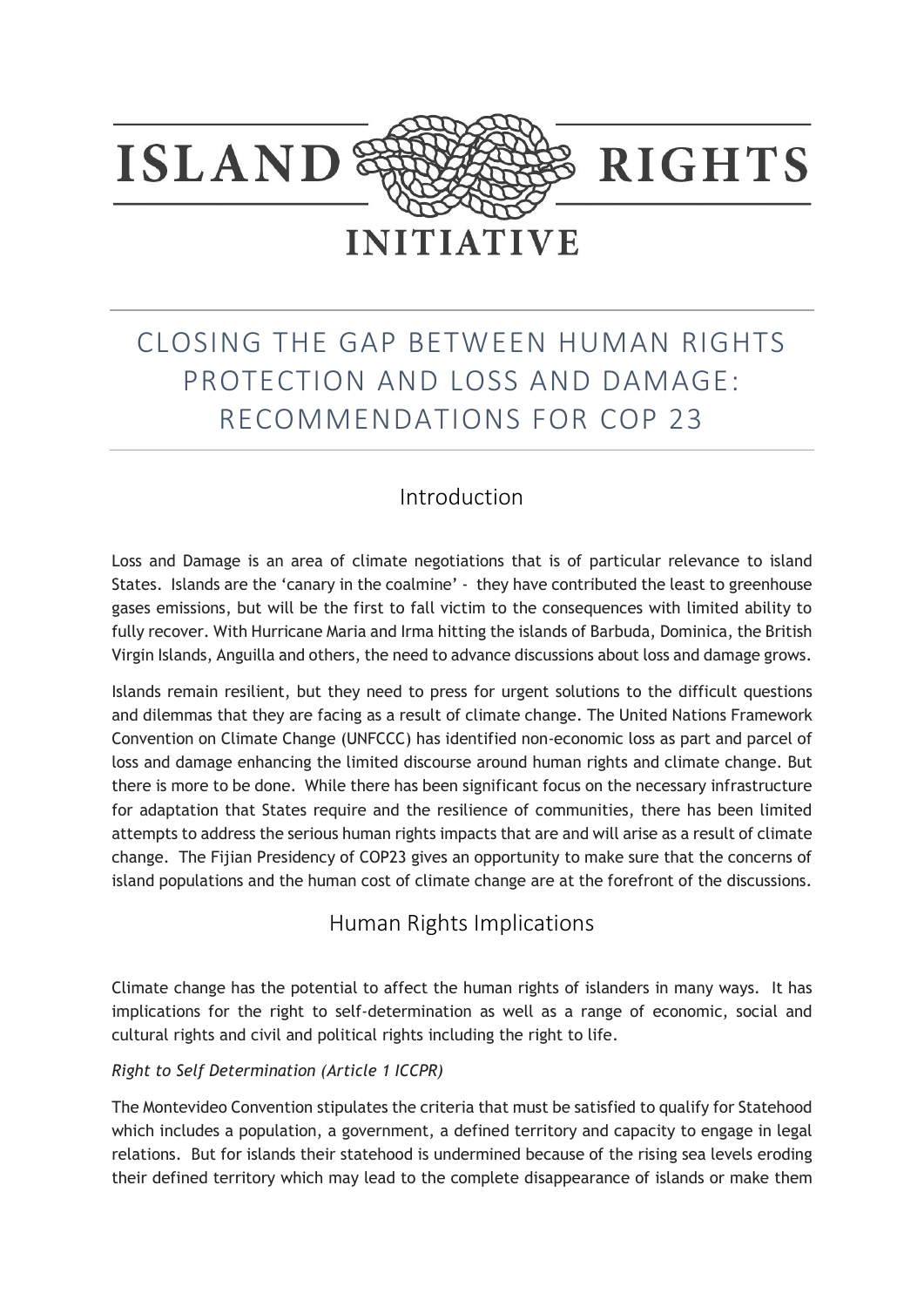uninhabitable through the salination of agricultural land. Loss of sovereignty and the potential breach of the right to self-determination are significant human rights threats arising out of climate change which require solutions.

#### *Right to an Adequate Standard of Living (Article 11 ICESCR)*

Islands are heavily reliant on the ocean for their livelihood, source of food and other economic activities. Another pressing issue that is riddled with uncertainty is what will become of the Exclusive Economic Zone (EEZ) of islands. Pursuant to the Law of the Sea, the EEZ is up to 200 nautical miles from basepoints that are located along the general direction of the coastlines of islands (with some exceptions in archipelagic islands) but with coastal erosion moving the coastline further inland, legal commentators are uncertain as to whether the basepoints will also move and therefore, lead to a corresponding movement of the outer limits of the EEZ inwards. This would mean a reduced size or even disappearance of the EEZ affecting the source of food and other economic activities which raises the right to an adequate standard of living through the loss of their primary wealth generator. Climate change will also have a direct impact on access to drinking water and adequate housing. The economic impact of climate change, therefore, has direct consequences for the human rights of island populations.

#### *Right to Life (Article 6 ICCPR)*

Climate change poses a serious risk to the right to life as can be seen from the increase in natural disasters leading to extensive loss of life linked to climate change. For many island populations, it is a fundamental threat to their safety and security. In some cases, populations have been displaced in order to avoid the serious risks to life of climate change. With the existential threat that islands face, a mass movement of populations from islands to neighbouring countries may be expected. This implies a loss of security (including legal rights) and agency (the ability to control one's location and livelihood). The identification of non-economic losses is recognised under loss and damage but it there are huge challenges in measuring and addressing noneconomic loss to promote and protect the human rights of those most acutely affected by climate change.

### Frameworks to address the issues

To address substantive human rights concerns related to climate change effectively the existing mechanisms of the UNFCCC need to be used alongside other international frameworks for the protection of human rights. The limited discussion of human rights during the UNFCCC processes is compounded by the minimal discussion about climate change in other international frameworks.

#### *UNFCCC*

The Warsaw International Mechanism on Loss and Damage (WIMLD) was set up in November 2013 and is endorsed in the Paris Agreement. The work plan of WIMLD provides an explicit directive to develop recommendations to improve data and knowledge with regards to non-economic loss and how climate change affects patterns of migration and displacement. This would be an appropriate forum to develop recommendations and solutions on the questions of loss of Statehood and the creation of Stateless populations due to climate change.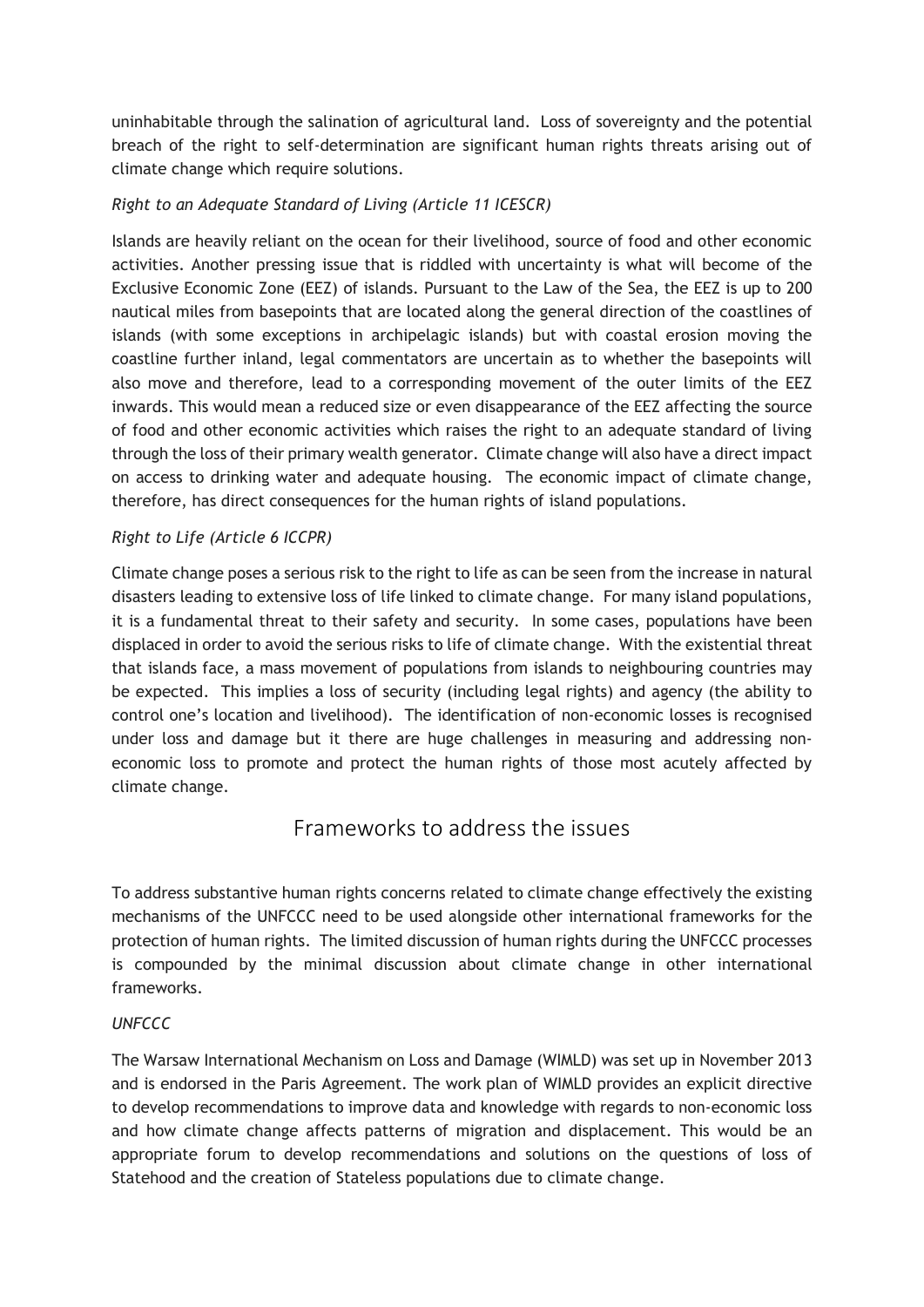#### *UN Convention on the Law of the Sea (UNCLOS)*

There is an urgent need to ascertain what will be the position of islands and their EEZ in cases where they are experiencing extensive coastal erosion due to rising sea levels. This question needs to be addressed both within the UNFCCC framework but also that of the United Nations Convention on the Law of the Sea (UNCLOS).

#### *UN Convention on the Status of Refugees*

A legal issue for peoples displaced due to climate change is the fact that they are not explicitly covered by the Convention on the Status of Refugees (1951). Article 1 (A) (2) restricts the status of refugees to "being persecuted for reasons of race, religion, nationality, membership of a particular social group or political opinion, is outside the country of his nationality or is unable or, owing to such fear, is unwilling to avail himself of the protection of that country; or who, not having a nationality and being outside the country of his former habitual residence as a result of such events, is unable or owing to such fear, is unwilling to return to it." A narrow interpretation of this definition means that it does not embrace the specific situation that climate change presents. As displacement due to climate change increases, there is an urgent need to assess the way that those affected can have access to adequate protections under international law.

#### *International Human Rights Frameworks*

There is a need for policies that relate to human rights, climate change and development that support a rights-based approach to climate action. The UN Special Procedures, in particular the [UN Special Rapporteur on human rights and the environment](http://www.ohchr.org/EN/Issues/Environment/SREnvironment/Pages/ClimateChange.aspx) (UNSR) have become increasingly engaged on the human rights implications of Climate Change. In his 2016 report, the UN SR concluded that: *"human rights norms clarify how States should respond to climate change. As the Paris Agreement recognizes, whenever States take action to address climate change, they should respect, protect and consider their respective obligations on human rights. Complying with human rights obligations not only helps to protect the rights of everyone affected by climate change. As the Human Rights Council has affirmed, it also promotes policy coherence, legitimacy and sustainable outcomes."*

Initiatives such as the Geneva Pledge for Human Rights in Climate Action are welcome, but there is also a need for fulfilment of climate commitments and the consequences for human rights to be considered as a matter of course in human rights monitoring mechanisms like the Universal Periodic Review.

#### *National Human Rights Frameworks*

Strengthening national human rights institutions, the judiciary and national laws is fundamental to addressing loss and damage and assigning responsibility to both private and public actors. Domestic legal frameworks need to ensure that there are effective remedies for individuals and that systematic deficiencies relating to climate change are addressed. For island populations, given the challenges of remoteness, particular support may be needed to ensure effective access to justice and the participation of civil society representing vulnerable groups in efforts to ensure that human rights issues are embedded in climate policy and vice versa. For many island